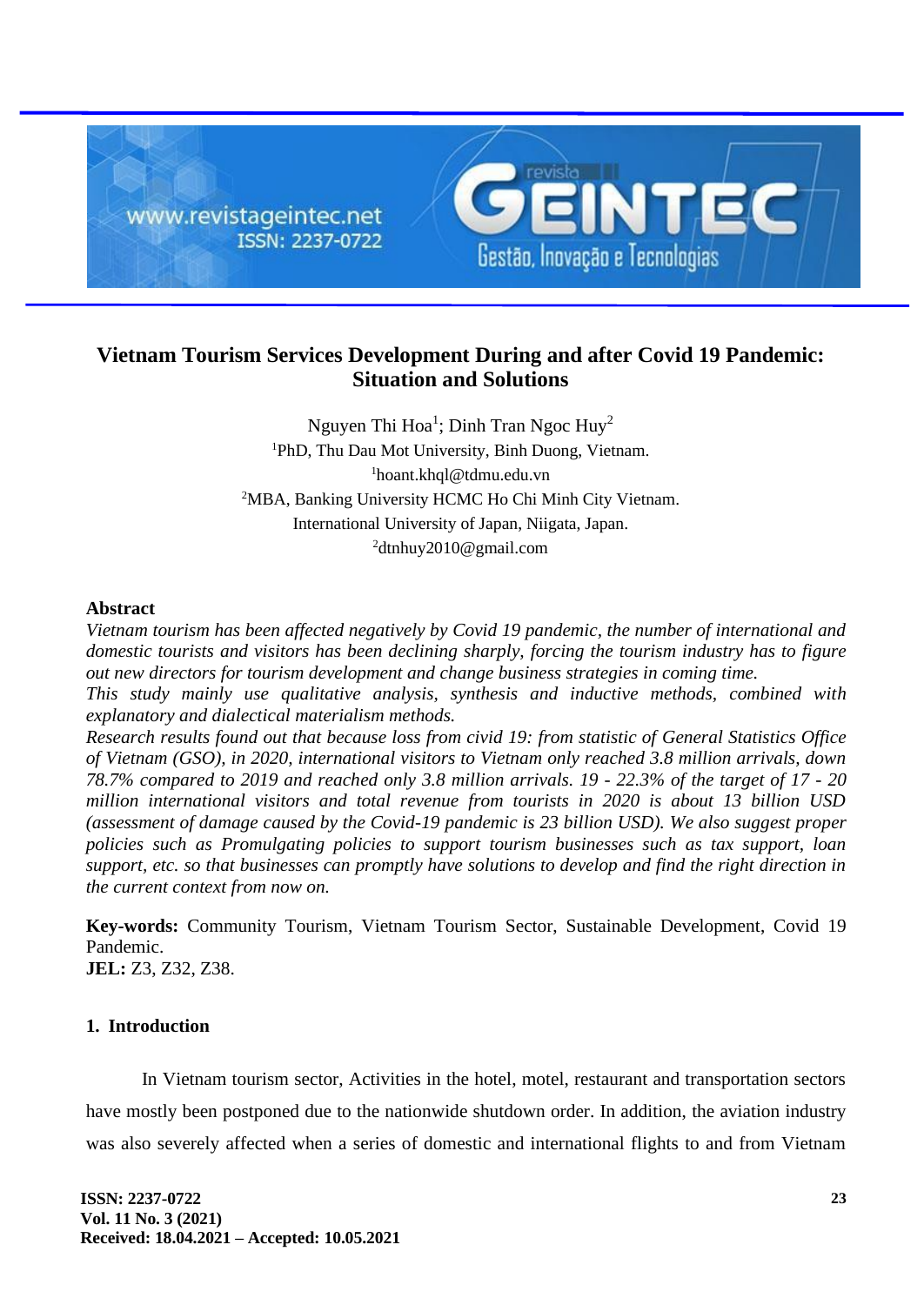were cancelled. The number of international visitors is only available in January and February, and from March there are almost no visitors. Domestic tourists also dropped sharply due to the complicated development of the epidemic and Vietnam implemented social distancing. Tourism businesses face difficulties, causing many employees of the tourism industry to lose their jobs, even have no income.

Therefore, it is necessary to do research and propose proper solutions for improving Vietnam tourism sector in post covid 19.

OECD response to coronavirus (2020) mentioned that Many countries are also now developing measures to build a more resilient tourism economy post COVID-19. These include preparing plans to support the sustainable recovery of tourism, promoting the digital transition and move to a greener tourism system, and rethinking tourism for the future.

Quang, T.T. et al (2021) has said that Impact of the Covid-19 epidemic on the income of ethnic minorities in tourism in Sapa as statistics shown, after nearly 10 years of high growth, Sa Pa tourism has suffered great losses. The number of tourists to Sa Pa has dropped dramatically. After reaching over 1 million tourists since 2015, especially more than 5.1 million visitors in 2019, in the first 9 months of 2020, Sapa has only welcomed more than 700 tourists, down 70% compared to the same period in 2019. While the epidemic has not shown signs of being completely overcome and only has more than 3 months to the end of the year, the number of tourists to Sa Pa may not exceed 1 million. (in 2020).

So Sapa will pay attention to quality of services such as: For food service and souvenir business, the registered suppliers are mainly located in the town centers and operated by Kinh people. Catering services in communes are associated with accommodation services and informal service establishments. In addition, medicinal leaf bathing is also one of the popular services in Sa Pa operated mainly by the Dao people, in which concentrated in Ta Phin commune. Ethnic minorities, especially the H'Mong and Dao, are also involved in providing tour guide services and transportation (motorcycle taxi). However, most of them work part-time, informally and there is no official figure of the force involved in this activity in the town.

The paper organized with introduction, literature review, methodology, main results, discussion and conclusion.

#### **Research Questions**

Question 1: what are effects from covid 19 pandemic on Vietnam tourism sector?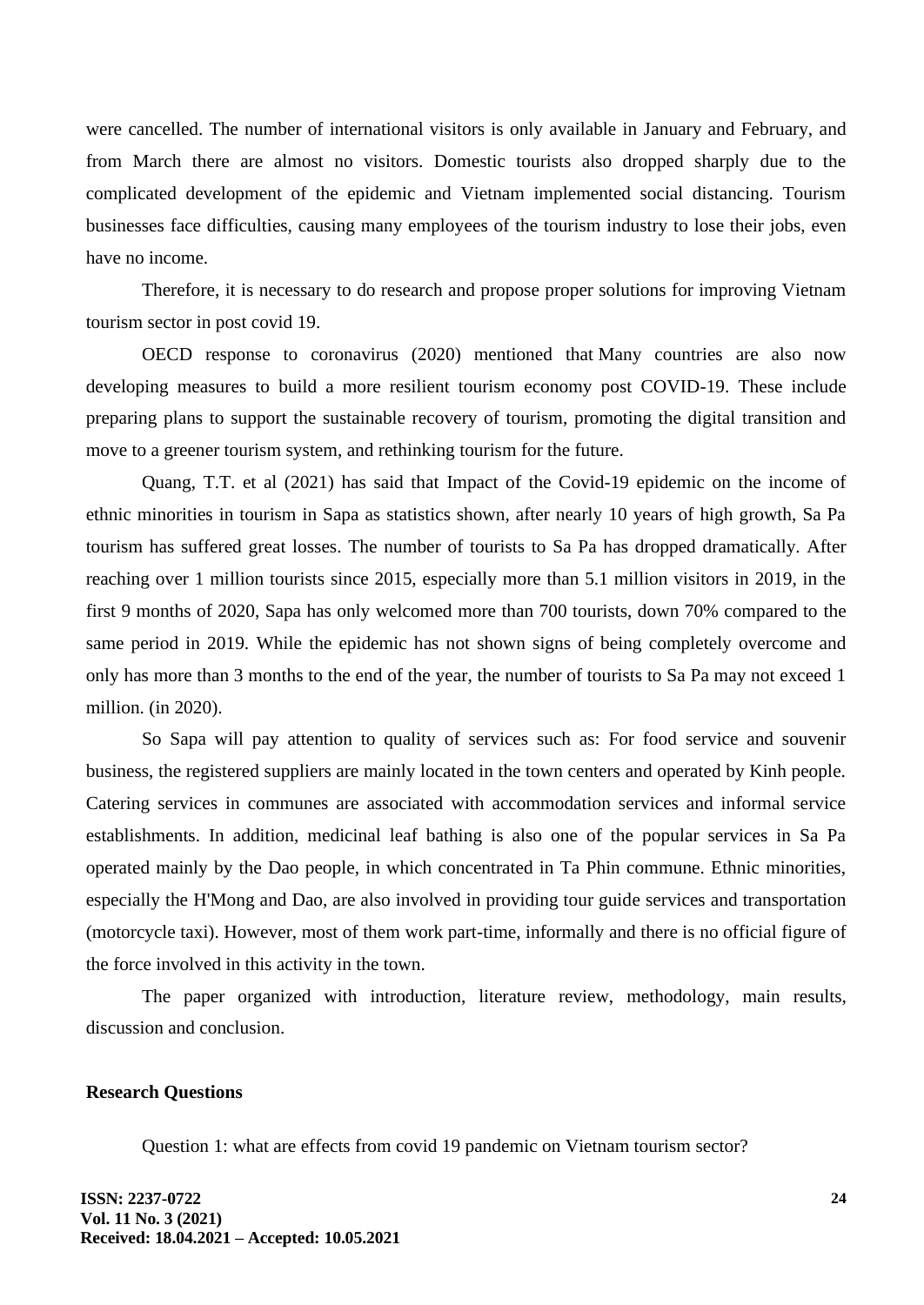Question 2: what are proposed solutions for boosting tourism industry in the nation during and after covid 19?

## **2. Literature Review**

Beside, Ugur and Akbiyik (2020) pointed that the tourism sector is easily affected by global crises. It is almost the same day that travelers decide to cancel or delay their trips, with the spread of the news. More in-depth analyses uncovered several topics consisted of comments on benefiting from travel insurance and refund due to the travel cancellations. Travel insurance has become a hot topic, which may be a way of reanimating the industry by offering travel packages, including travel insurance services.

Then, Mariolis et al (2020) estimates the COVID-19 multiplier effects of tourism on gross domestic product (GDP), total employment, and trade balance of the Greek economy. The results indicate that a—not-unexpected—decrease of international travel receipts in the range of 3.5 to 10.5 billion euros would lead to a decrease in GDP of about 2.0% to 6.0%, a decrease in the levels of employment of about 2.1% to 6.4% and an increase in the trade balance deficit of about 2.4 to 7.1 billion euros

| Authors                        | Year | Results, contents                                                                 |
|--------------------------------|------|-----------------------------------------------------------------------------------|
| Croes                          |      | Tourism (cultural) can be developed in concepts of small islands destinations.    |
| and                            | 2013 | And various tourists can determine The cultural tourism typology.                 |
| Semrad                         |      | Then we can quantify the economic impact of cultural tourists.                    |
| Valeriu<br>and<br><b>Istoc</b> | 2007 | Tourism (cultural) will involve a wide range of interdependent activities,        |
|                                |      | connected with other economic branches, which play a major role in the            |
|                                |      | developing tourism industry. The people's increasing amount of leisure time, the  |
|                                |      | tourists' changing interest and the increasing life expectancy help the cultural  |
|                                |      | tourism gain popularity faster then other tourism segments.                       |
| <b>Richards</b>                | 2018 | There are many aspects of tourism (cultural) such as heritage conservation,       |
|                                |      | cultural tourism economics, anthropology, etc. And we see the shift from tangible |
|                                |      | to intangible heritage, more attention for indigenous and other minority groups   |
|                                |      | and a geographical expansion in the coverage of cultural tourism research.        |

Table 1 - Related Studies

Beside, Do Thu Hang and Le Thi Hiep (2020) stated that In fact, Vietnamese tourism businesses have also been quick to offer attractive products with prices that are considered "unprecedentedly low", committed to quality assurance to attract domestic tourists. Not only airlines, travel agencies, but also have a hand in the system of restaurants, hotels and destinations, so this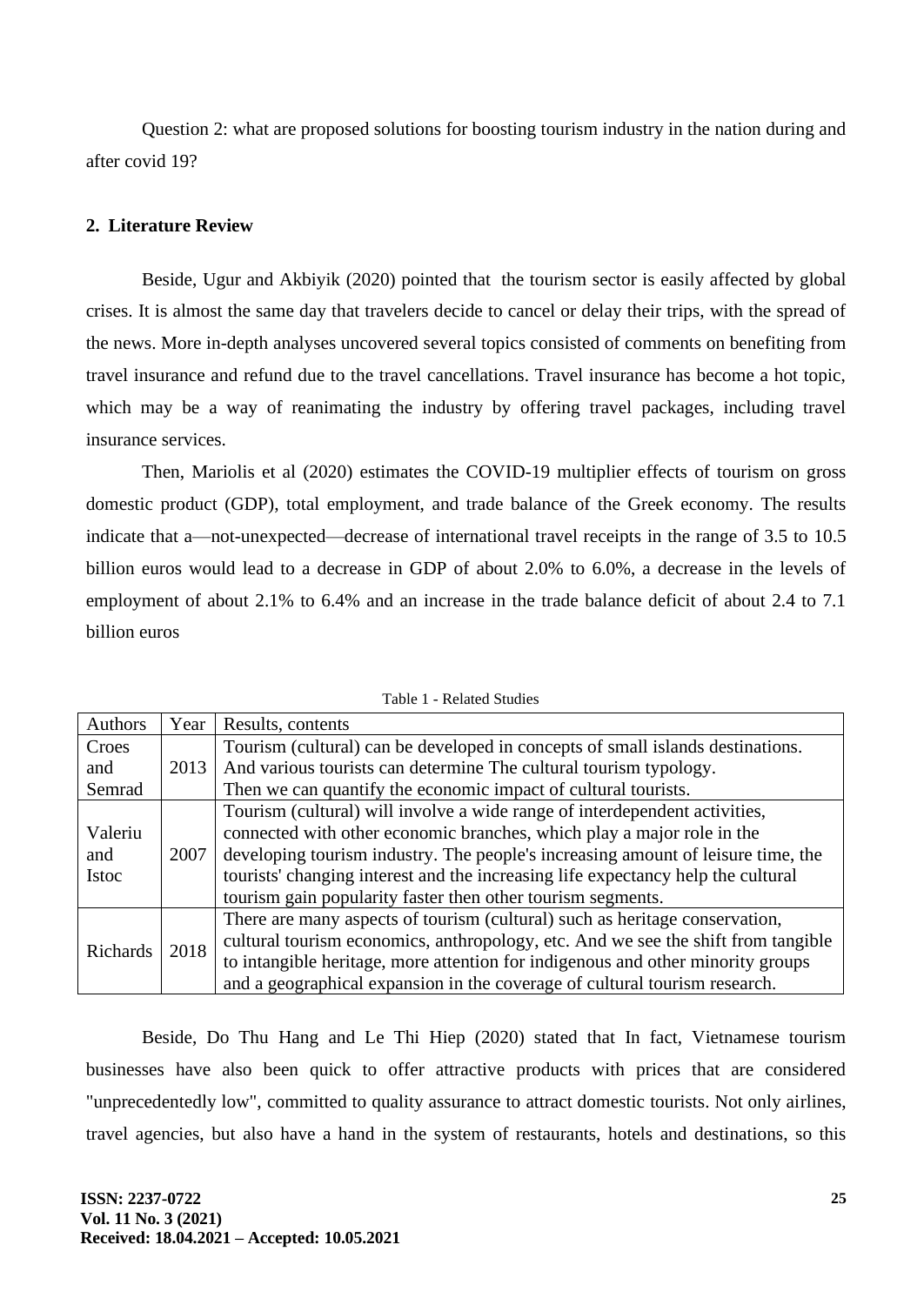stimulus program has deeper discounts and many attractive points. On the side of the Vietnam Tourism Association, right from February 2020, a stimulus program has been implemented and a safe tourism regulation has been introduced. Tourism units and businesses have responded and quickly joined the demand stimulus alliance and tourism promotion program in 4 provinces of Binh Dinh, Phu Yen, Dak Lak and Gia Lai to overcome the consequences of the Covid-19 epidemic.

## **3. Methodology**

Authors mainly use qualitative analysis, synthesis and inductive and explanatory methods, combined with dialectical materialism methods.

Research uses a variety of methods and techniques to answer the questions posed. Statistic data are collected and authors conduct analysis of the impact of Covid-19 and the awareness of the people and local authorities in finding response solutions, the study uses also Group discussion method.

#### **4. Main Results**

## **4.1. Overview of Vietnam Tourism under Covid 19 Effects**

Overview of Vietnam's tourism industry in the context of being affected by the Covid-19 epidemic.

Tourism development is really considered as an integrated service economy that has a direct impact on the socio-economic development process in Vietnam. Vietnam's tourism in recent years has grown strongly. In 2016, it attracted 72 million tourists, by 2019 it will be 103 million visitors. And along with the process of international economic integration such as joining the free trade agreement between Vietnam and the European Union (EVFTA), the Regional Comprehensive Economic Partnership (RCEP), the Partnership Agreement between Vietnam and the EU. Comprehensive and Progressive Trans-Pacific Partnership (CPTTP)… recently signed has a great impact on Vietnam's tourism and has many positive contributions to the growth of the economy. However, in the current context when the whole world in general and Vietnam in particular are heavily affected by the Covid-19 epidemic, it is extremely difficult for the tourism industry to maintain its development position as in the past time.

According to the General Statistics Office of Vietnam (GSO), in 2020, international visitors to Vietnam only reached 3.8 million arrivals, down 78.7% compared to 2019 and reached only 3.8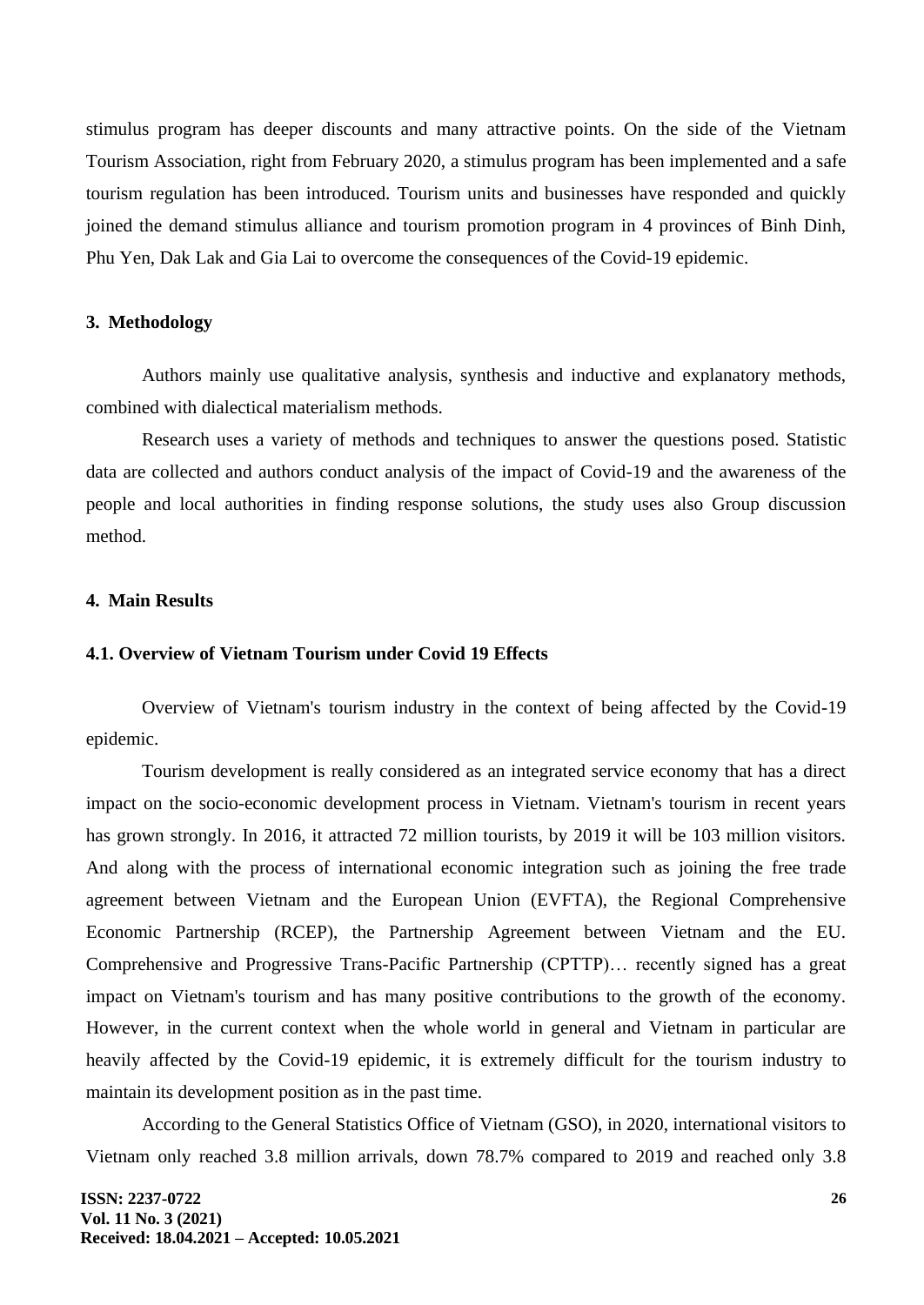million arrivals. 19 - 22.3% of the target of 17 - 20 million international visitors; domestic tourists only reached 56 million arrivals, down 34.1% compared to 2019 and only 68.29% compared to the target of 82 million domestic visitors; GDP contribution of 9.2% in 2019 only reached 92% compared to the target of contributing over 10% of GDP; total revenue from tourists in 2020 is about 13 billion USD (assessment of damage caused by the Covid-19 pandemic is 23 billion USD) reaching 37.1% of the target of 35 billion USD; creating 2.9 million jobs, reaching 72.5% compared with the target of 4 million jobs and 297 thousand direct employees, reaching 18.5% compared to the target of 1.6 million direct employees set by Resolution No. 08- NQ/TW of the 12th Politburo set out to 2020. Under the impact of the Covid-19 pandemic, most of the goals of Resolution No. 08-NQ/TW of the 12th Politburo up to 2020 are not reach.

However, despite the general difficult situation due to the impact of the pandemic, with effective efforts in epidemic prevention and control, Vietnam is still considered by the international community and the World Tourism Organization as one of the best countries in the world. ten countries with the highest tourism growth rate in the world.

Currently, the world epidemic situation continues to be complicated and it is impossible to predict the end of the pandemic. With the initial results achieved in the prevention and control of the epidemic in the past time, the Party and Government of Vietnam with high determination in effectively implementing the dual goal of "while ensuring the prevention and control of epidemic and economic recovery". However, in order to maintain the growth target of tourism, it is necessary to have really effective solutions in the situation of developments and impacts of the epidemic.

We see in the below figure Ha Long Bay still a beautiful destination



Figure 1 - Ha Long Bay Quang Ninh Vietnam

(Source: internet)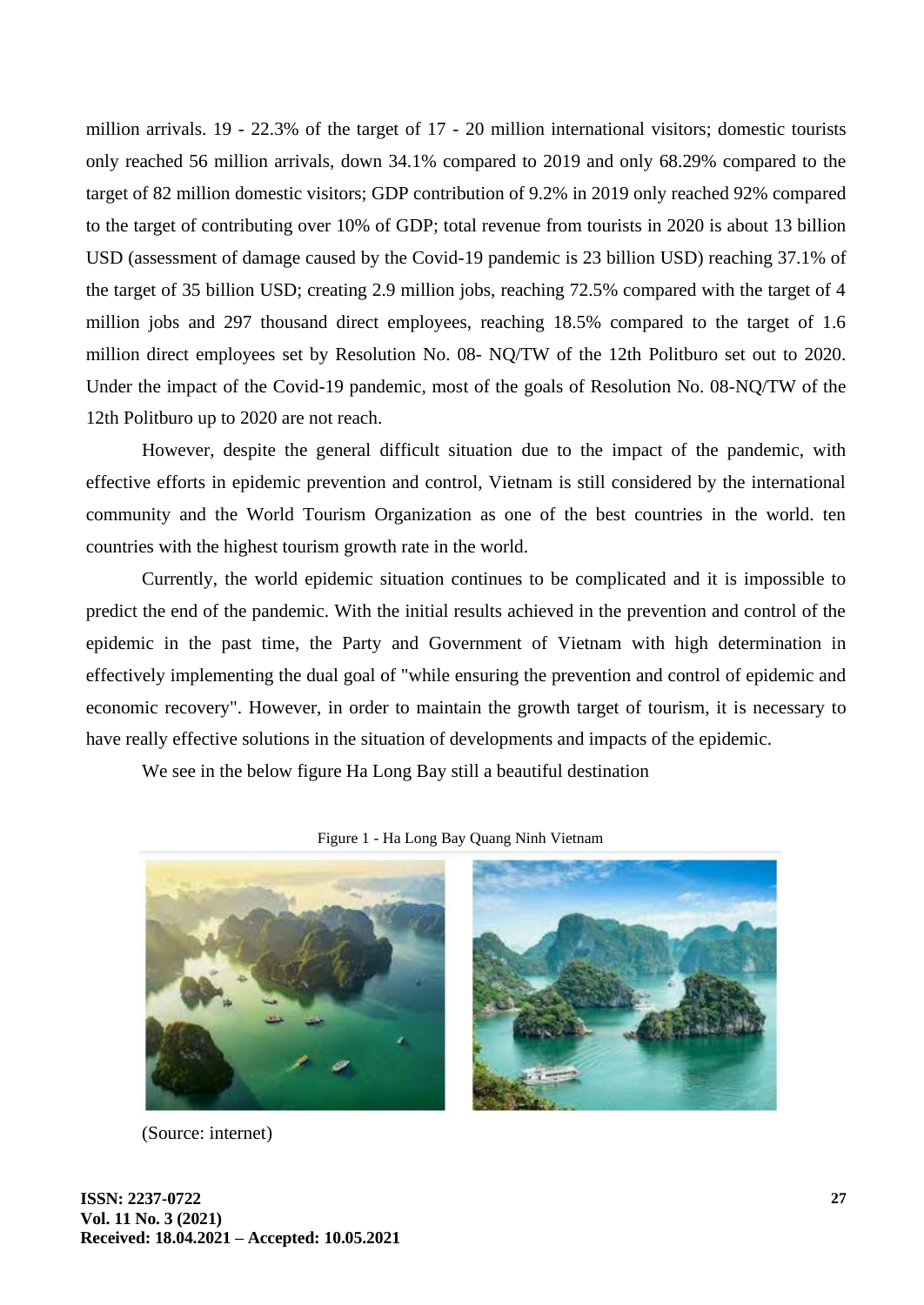## **4.2. Solutions for Vietnam Tourism Sector**

Solutions to develop Vietnam's tourism industry in the context of the impact of the Covid-19 epidemic.

## **Solutions for Perfecting the Policy System for Tourism Development**

Currently, Vietnam's tourism industry has restructured the tourism market, taking domestic tourism as a spearhead, implementing stimulus programs to develop domestic tourism, ensuring stability and adaptability., taking advantage of the opportunity to bring Vietnam's tourism to a new stage of development. Therefore, in order to make Vietnam's tourism industry develop in a new direction, the State needs to perfect the policy system on tourism development towards:

- Promulgating policies in the direction of regional linkage between localities in order to diversify tourism products, and at the same time exploit the strengths of regions and localities to attract more and more tourists. In addition, the process of regional linkage will certainly strengthen the linkage relationship between levels and sectors, effectively contributing to the implementation of tourism development guidelines and policies. of our Party and State. Since then, gradually perfecting and synchronizing policies related to tourism.
- Promulgating policies to support tourism businesses such as tax support, loan support, etc. so that businesses can promptly have solutions to develop and find the right direction in the current context from now on.
- Simplify administrative procedures for tourism for organizations and individuals in order to minimize "complicated" procedures, helping them to get rid of the problem of procedures to bring the organization and apparatus into operation. transparent movement.

#### **Solutions for Investment in Key Tourist Areas and Attractions in the Localities**

Vietnam is a country with many historical relics, many famous scenic spots, resonates with the cultural diversity of 54 ethnic groups living together in the S-shaped geographical territory. Today, Vietnam has created a Vietnam with the strength of multi-ethnic culture - this is the premise for Vietnam to develop the most effective domestic tourism. Therefore, building key tourist areas and attractions in localities with inherent strengths is an urgent and important issue.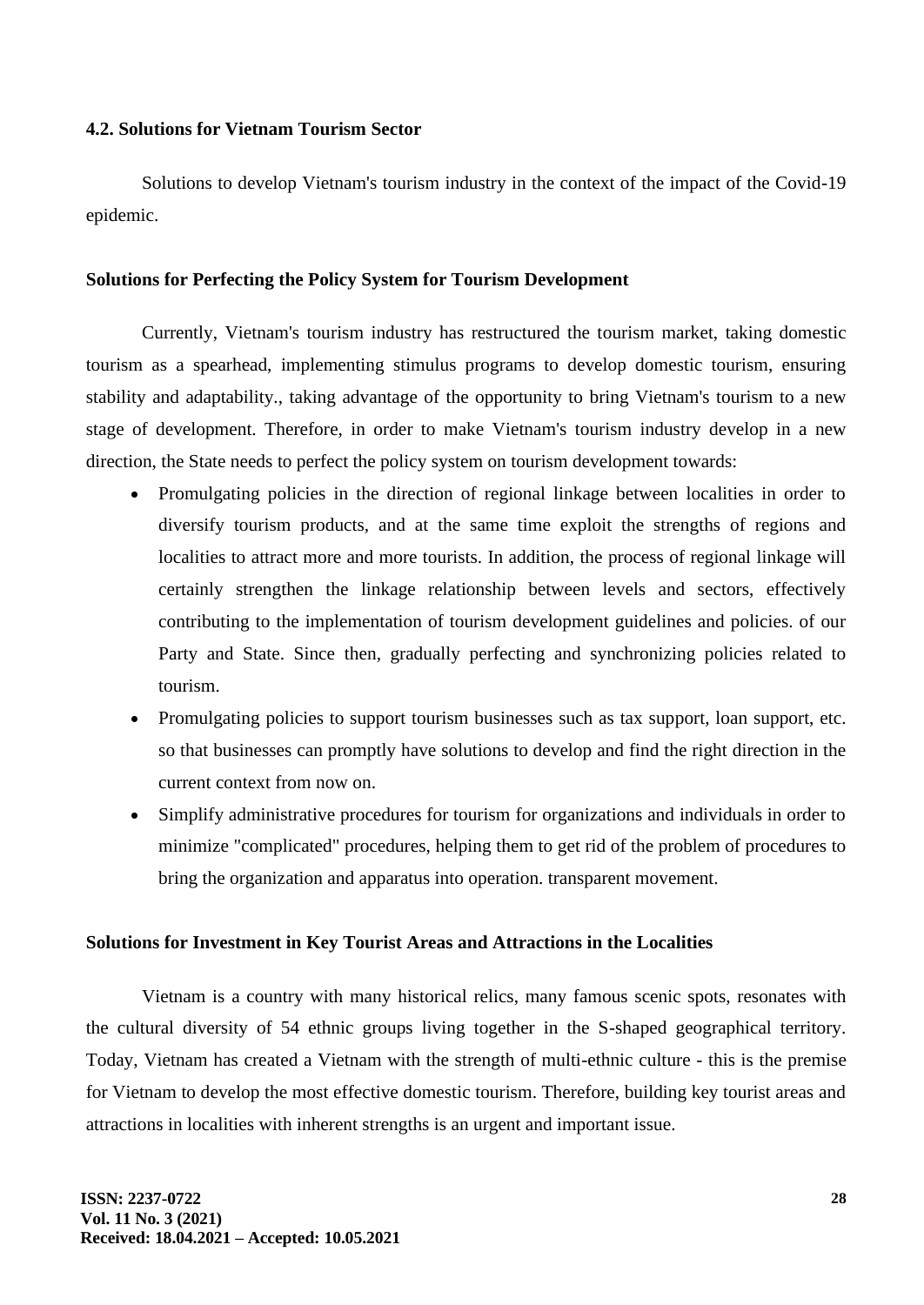Orientation to invest in and upgrade key tourist areas and attractions that are well-known in recent years to create a highlight is a very necessary job for Vietnam's tourism development in the current period. The investment in upgrading contributes to preserving and promoting tourism resources, traditional values of revolutionary history, and national cultural values, actively contributing to the development of Vietnam's tourism in a sustainable way. Therefore, the Party, State and local authorities at all levels need to have specific mechanisms to invest in these key tourist areas and attractions in the localities. Investment in tourist focus areas and points should focus on preserving and preserving to promote their inherent strengths, towards the development of sustainable tourism in the locality, contributing to improving the efficiency of tourism. Vietnam tourism in the near future.

#### **Solutions on Information Technology Application in Tourism Management and Development**

Applying information technology in tourism management and development is a very important solution in the current context. Nowadays, the application of information technology in the fields of industry has mostly been carried out in the localities. However, the problem is that the construction of information is still very sketchy, lacking a lot of information on websites, which makes it very difficult for people who need information to access. Therefore, Vietnam's tourism industry in general and localities in particular need to build a Web site in the direction of providing all necessary information such as:

Management and provision of information on tourism: Localities must really proactively collect data and information on the current situation, planning, preferential policies, and investment attraction in order to perform well the work of invitation. investment call. Information on tourism technical facilities such as hotel accommodation services, inns, motels; food and beverage service restaurants, eateries, regional specialties; areas and tourist attractions in the area for travel businesses to build and organize tours and routes, and at the same time help tourists get the information they want to learn and care about.

Management and provision of information on tourism resources: Including the management, conservation and exploitation of local tourism resources. Take advantage of all resources to focus on exploiting local resources well. The process of collecting full information integrated into the GIS system will help to quickly and fully make statistics such as tourist spots, rivers, streams, mountains, caves, pagodas in the area.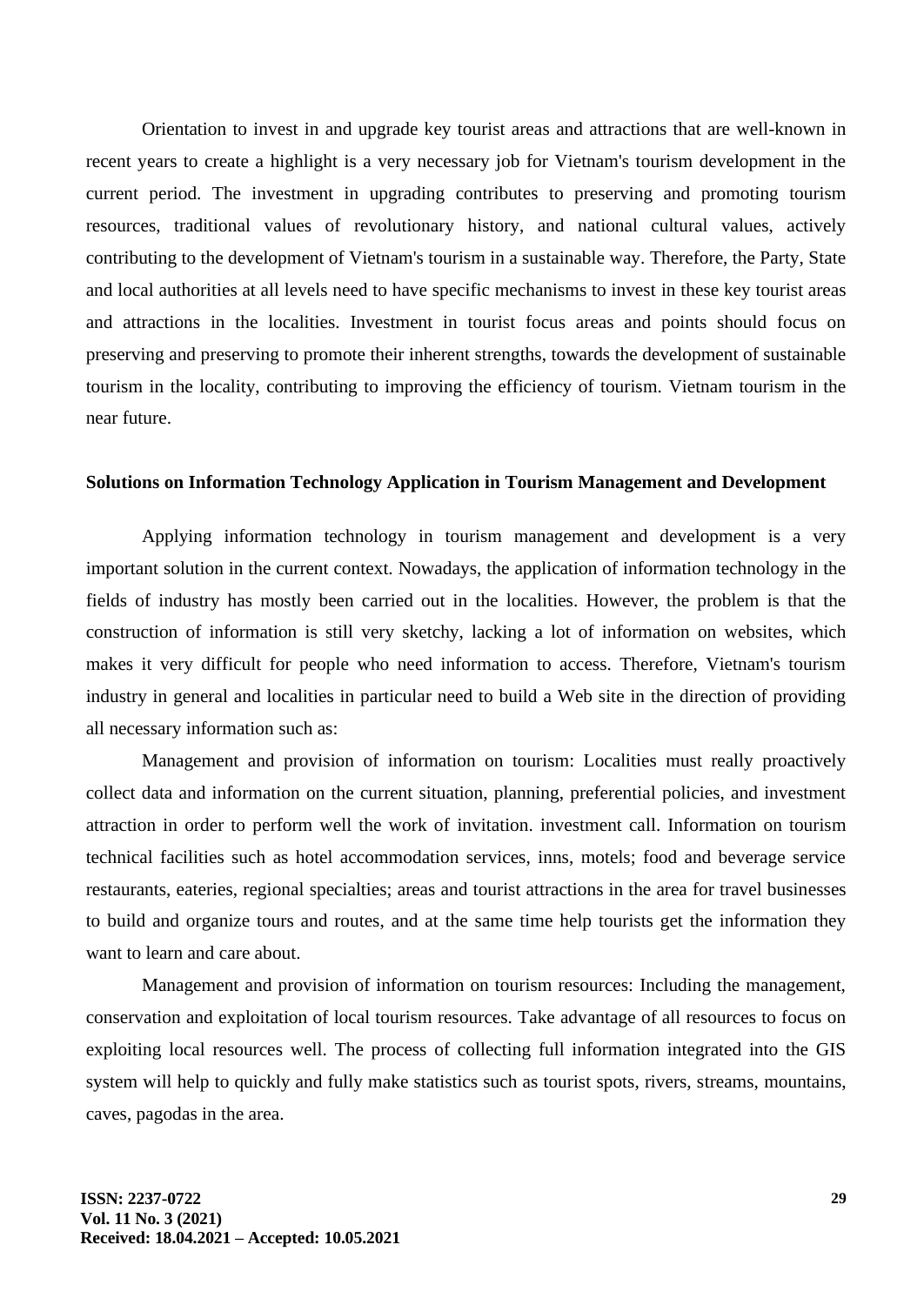Management and provision of information about the tourist environment: Information about weather, climate, geology ... is very useful for travel agencies, organizations and individuals to find out information about tourism in Vietnam. localities. Besides, the management of cultural and safe environment is indispensable, such as the situation of enticing customers, slashing and slashing, shouting at prices, poor quality goods, fraud in trading, etc. for tourists' perceptions.

Management provides supporting information: Relevant supporting information is essential when implementing tourism development such as: bus information, banking and financial services, health care, postal services. telecommunications, maintenance and repair of motor vehicles, etc. to help tourists really feel comfortable and satisfied.

It is very important to provide sufficient information related to tourist spots and resorts in the localities to promote and develop Vietnam's tourism in general and tourism in localities in general. particularly in the present context.

Below figure show beautiful scenes of Dong Van old town centre Ha Giang province in Vietnam.



Figure 2- Dong Van Old Town Center - A Visiting Site for Tourists in Ha Giang Tours

(Source: internet)

As one of the main tourist attractions of Ha Giang, Dong Van Old Town is located in Dong Van town, Dong Van district, Ha Giang province. The old Dong Van town center area belongs to Dong Quan canton, Nguyen Binh province, Tuong Van district, Tuyen Quang province and has a

**ISSN: 2237-0722 Vol. 11 No. 3 (2021) Received: 18.04.2021 – Accepted: 10.05.2021**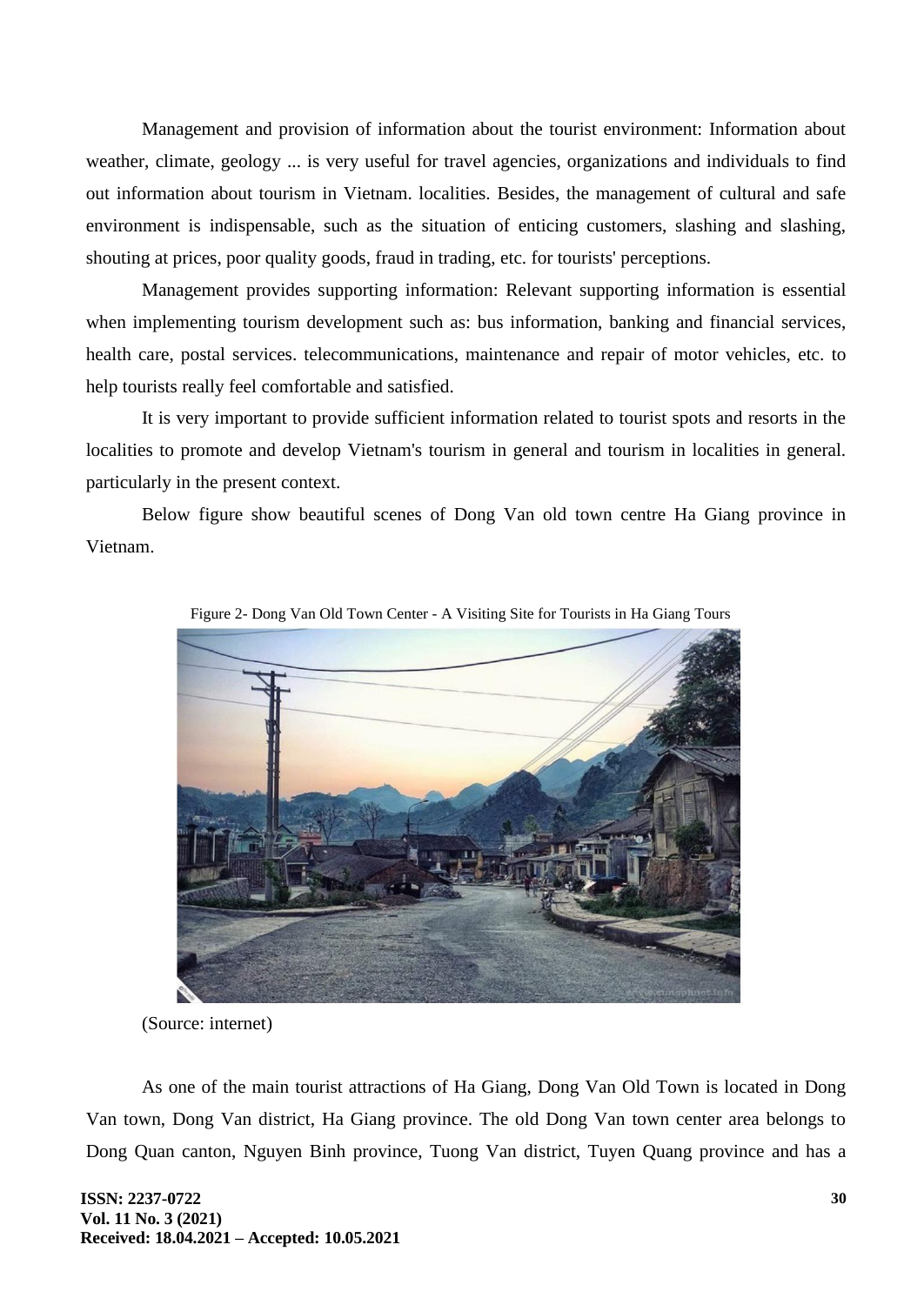history of hundreds of years of architectural and cultural development. (Duong Thi Huyen, Nguyen Thu Thuy, Dinh Tran Ngoc Huy, 2021).

# **5. Discussion**

Generally, in the period 2015-2019, the tourism industry achieved a high growth rate of 22.7%. The achievements and efforts of Vietnam's tourism have been highly appreciated by the world, the World Tourism Organization (UNTWO) ranked Vietnam sixth in the 10 countries with the fastest tourism growth in the world. In 2019, Vietnam tourism also won many prestigious awards of continental and world stature.

According to the UNWTO report, the number of international tourists globally in 2020 will decrease by 1.1 billion. Total global tourism revenue lost \$1.1 trillion; about 100-120 million workers in the industry lost their jobs.

Determined to restructure the tourism market, taking domestic tourism as a spearhead, quickly deploying domestic tourism stimulus programs including "Vietnamese people travel to Vietnam" in May 2020, " Safe and attractive Vietnam tourism" in September 2020 has been promoted.

Domestic stimulus programs targeting not only Vietnamese people but also foreigners living long-term in Vietnam have attracted the response of travel agencies and tourism businesses. calendar and also of localities across the country.

Therefore, our tourism policy can be from boosting domestic tourists demand.

We see in the below figure Thai Nguyen still a beautiful city with Nui Coc Lake:



Figure 3 - Nui Coc Lake Thai Nguyen - Vietnam

(Source: internet)

**ISSN: 2237-0722 Vol. 11 No. 3 (2021) Received: 18.04.2021 – Accepted: 10.05.2021**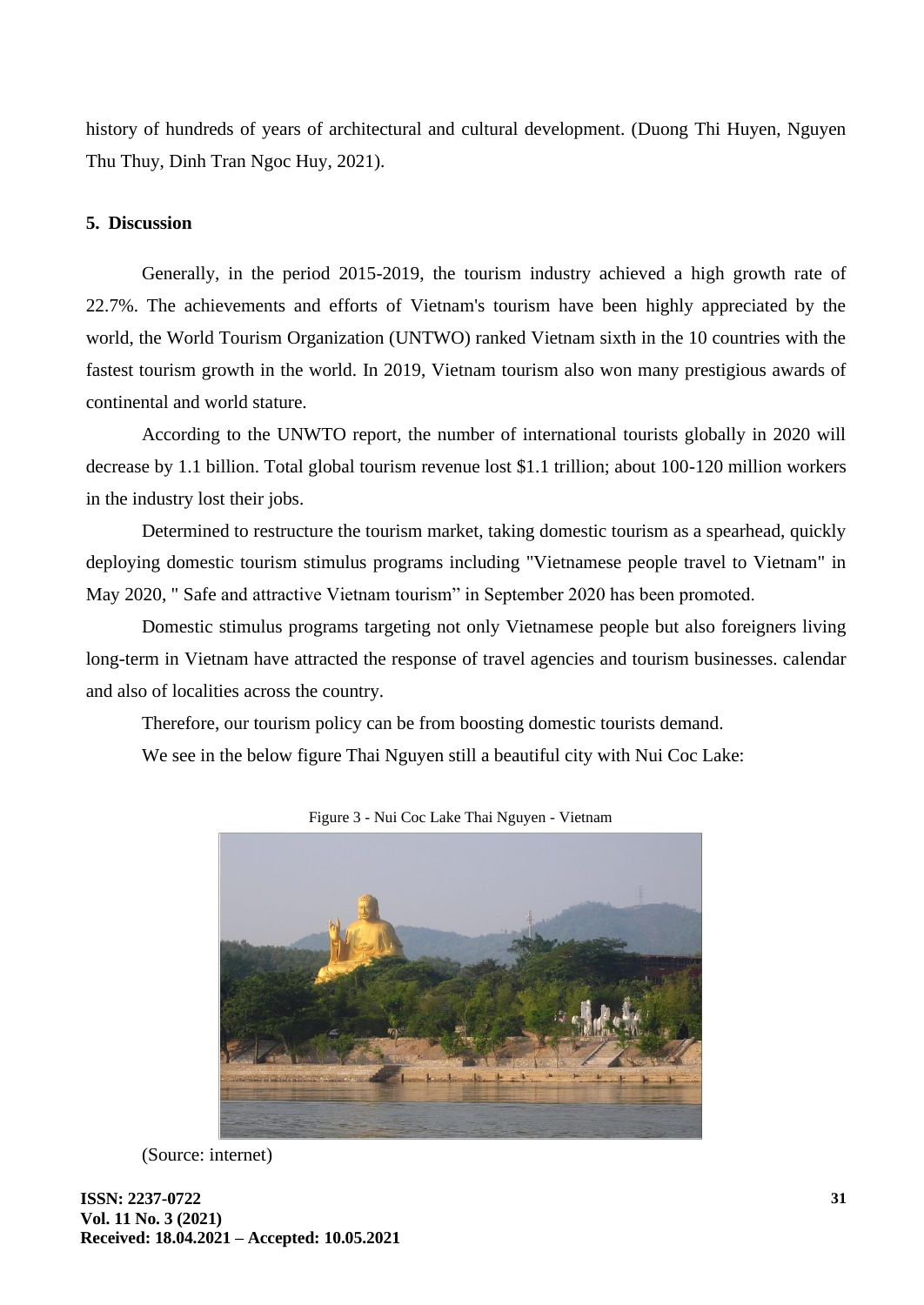#### **6. Conclusion**

In summary, to develop tourism in the context of the current serious Covid-19 epidemic, besides the synchronous implementation of the above solutions, it is necessary to have the determination of the whole system. politics, levels of government and the consent of the people.

Despite of difficulties caused by covid 19 pandemic, There are still opportunities for boosting domestic community tourism inside the country, and chances with declining hotel rooms in 4 or 5 star hotels for local tourists.

Hence, we also suggest maintain traditional features of old town centers in Vietnam (for instance, Hoi An old houses in Da Nang city, Dong Van old town center in Dong Van Ha Giang province) combined with modern architecture to encourage tourism industry.

Also, risk management strategies also need to be conducted by medical industry, hospitals and doctors, and security agencies.

Payne et al (2021) stated that the shock from the COVID-19 pandemic can be viewed as permanent in nature. The policy response to restore tourism to its original trend should consider whether such policies proceed as in the past with the promotion of the traditional tourism growth model or support the transformation toward a more sustainable tourism model.

## **Limitation of Research**

We need to expand research model for other types of tourism development in Vietnam and emerging markets.

#### **References**

Politburo (2017), *Resolution 08-NQ/TW 16/01/2017 on developing tourism into a spearhead economic sector.*

Ministry of Information and Communications (2019), *"Tourism development contributes to sustainable poverty reduction in the northern mountainous provinces",* Information and Communication Publishing House.

Report of the General Statistics Office on tourism development in 2020

Government (2016), *Decision No. 2227/QD-TTg dated November 18, 2016 Master plan for tourism development in the Mekong Delta to 2020,* vision to 2030.

Government (2017), *Resolution No. 103/NQ-CP dated October 6, 2017 on promulgating the Government's action plan to implement Resolution 08-NQ/TW dated January 16, 2017 of the Politburo.* XII on developing tourism to become a spearhead economic sector.

**ISSN: 2237-0722 Vol. 11 No. 3 (2021) Received: 18.04.2021 – Accepted: 10.05.2021**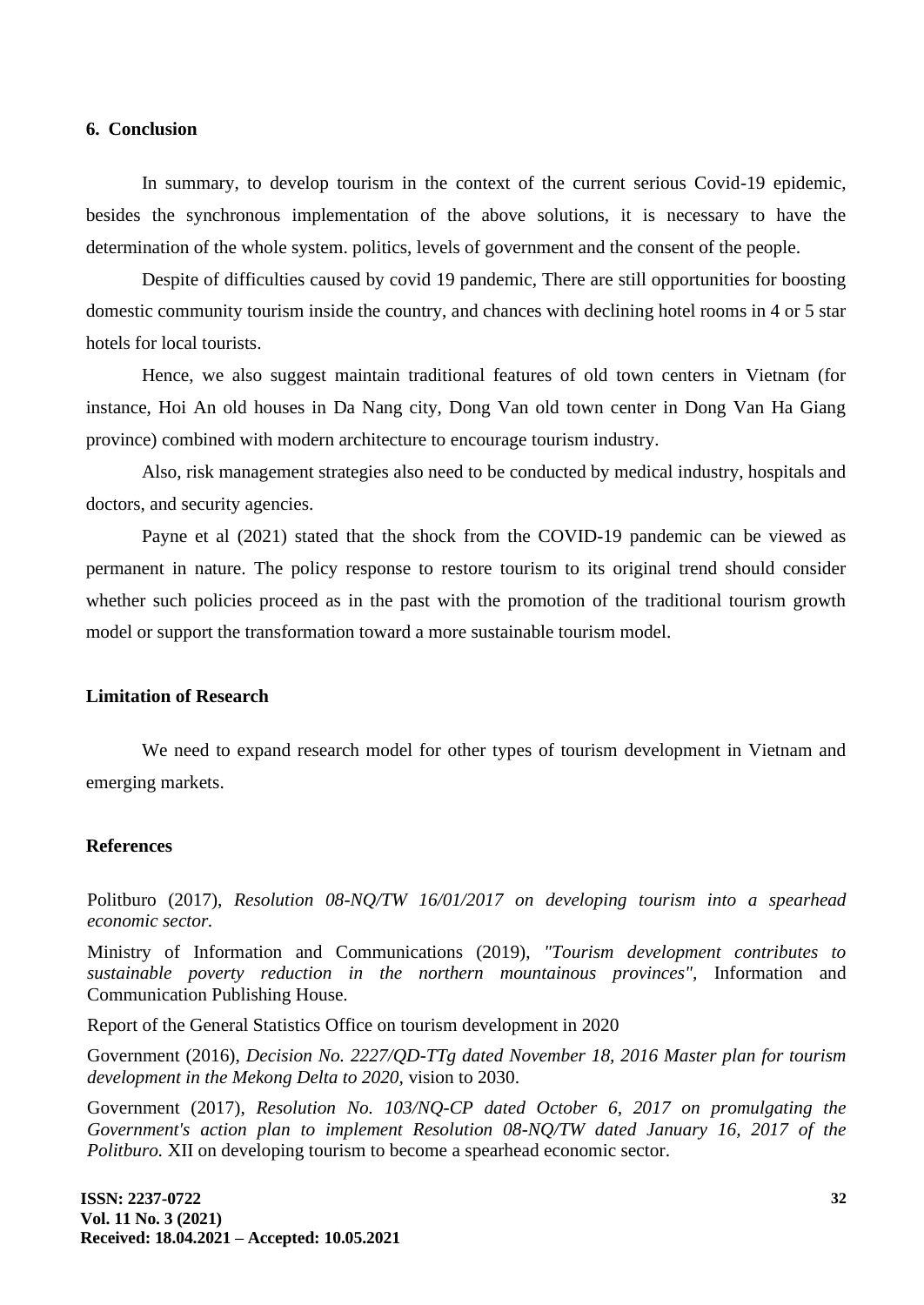Croes, R., & Semrad, K.J. (2019). The Relevance of Cultural Tourism as the Next Frontier for Small Island Destinations, *Journal of Hospitality & Tourism Research.* https://doi.org/10.1177/1096348013491599

Dat, P.M., Mau, N.D., Loan, B.T.T., & Huy, D.T.N. (2020). Comparative China Corporate Governance Standards after Financial Crisis, Corporate Scandals and Manipulation. *Journal of Security and Sustainability Issues, 9*(3). https://doi.org/10.9770/jssi.2020.9.3(18)

Dinh Tran Ngoc Huy. (2015). The Critical Analysis of Limited South Asian Corporate Governance Standards After Financial Crisis, *International Journal for Quality Research, 9*(4).

Dinh Tran Ngoc Huy, Dinh TRan Ngoc Hien. (2010). The backbone of European corporate governance standards after financial crisis, corporate scandals and manipulation, *Economic and Business Review, 12*(4).

Hoang Van Thuc, Doan Thi Thanh Thao, Nguyen Ngoc Thach, Vu Trung Dung, Dinh Tran Ngoc Huy, Nguyen Thi Phuong Thanh. (2020). Designing Data Transmission System with Infrared Rays, *Psychology and Education, 58*(2): 3406-3411.

Huy, Dinh T.N., (2012), Estimating Beta of Viet Nam listed construction companies groups during the crisis, *Journal of Integration and Development, 15*(1).

Hang, D.T., & Hiep, L.T. (2020). *Vietnam's Tourism Industry during the Covid-19 Epidemic Season and Problems.* https://tapchitaichinh.vn/tai-chinh-kinh-doanh/nganh-du-lich-viet-nam-trong-muadich-covid19-va-van-de-dat-ra-329127.html

Huy D.T.N., Nhan V.K., Bich N.T.N., Hong N.T.P., Chung N.T., Huy P.Q. (2021). 'Impacts of Internal and External Macroeconomic Factors on Firm Stock Price in an Expansion Econometric model—A Case in Vietnam Real Estate Industry', *Data Science for Financial Econometrics-Studies in Computational Intelligence,* 898, Springer. http://doi-org-443.webvpn.fjmu.edu.cn/10.1007/978-3- 030-48853-6\_14

Huy, D.T.N., Loan, B.T., and Anh, P.T. (2020). 'Impact of selected factors on stock price: a case study of Vietcombank in Vietnam'. *Entrepreneurship and Sustainability Issues,* 7, 4, 2715-2730. https://doi.org/10.9770/jesi.2020.7.4(10)

Ha Huu Nga, "A panorama of Bac Son culture", *Journal of Archeology,* 2, 22-34.

Ha Van Tan (1986), Nguom Industry in a Wider Perspective, *Journal of Archeology,* 3, 3-10.

Mariolis, T., Rodousakis, N., & Soklis, G. (2020). The COVID-19 multiplier effects of tourism on the Greek economy, *Tourism economics,* 3. https://doi.org/10.1177/1354816620946547

Nguyen Thi Thong Nhat (2005). Discuss the issue of rational exploitation of cultural tourism potential. *Quang Nam Cultural Magazine,* No. 51/2005, 27-29.

Nguyen Duc Thang (2015), Stone Age relic in Thai Nguyen after 34 years of discovery and research, *Journal of Culture and Art,* No. 01, 33-35.

Payne, J.E., Alana, L.A., & Mervar, A. (2021). Persistence in Croatian tourism: The impact of COVID-19, *Tourism economics,* 2. https://doi.org/10.1177/1354816621999969

Quang, T.T., Vinh, N.D., Vuong, H.T., & Loi, N.T. (2021). *Impact of the Covid-19 pandemic on ethnic minorities in tourism* – The case of Hmong and Dao people in Sapa. https://vass.gov.vn/nghien-cuu-khoa-hoc-xa-hoi-va-nhan-van/Tac-dong-cua-dai-dich-Covid-19-dennguoi-dan-toc-thieu-so-lam-du-lich-Truong-hop-nguoi-HMong-va-Dao-o-Sapa-146